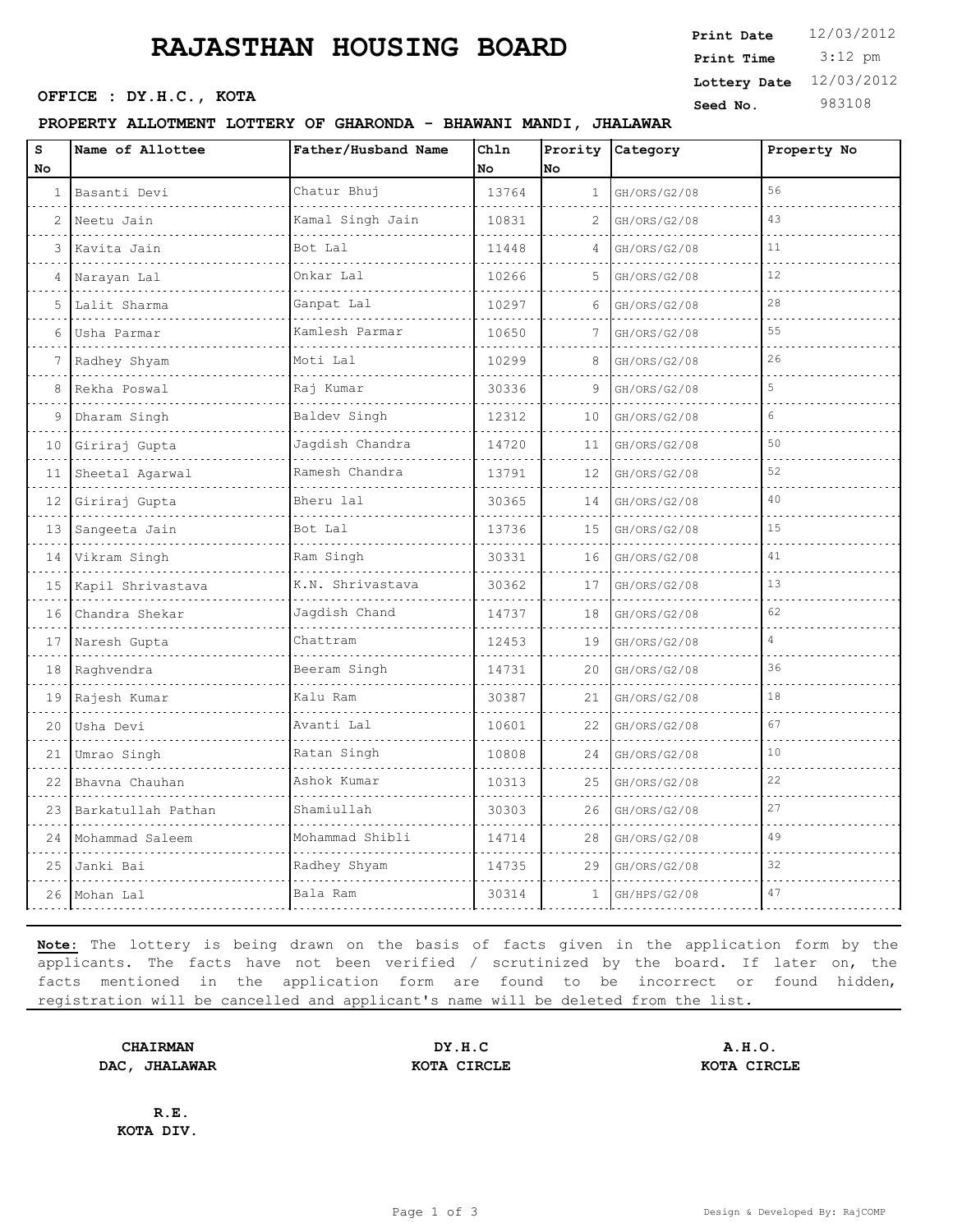# **RAJASTHAN HOUSING BOARD**

#### **PROPERTY ALLOTMENT LOTTERY OF GHARONDA - BHAWANI MANDI, JHALAWAR**

**Print Date**  $12/03/2012$ **Print Time**

 3:12 pm **OFFICE : DY.H.C., KOTA** Seed No. 983108 **Lottery Date** 12/03/2012

| $\mathbf{s}$<br>No | Name of Allottee  | Father/Husband Name                | Ch1n<br>No | Prority<br>No | Category     | Property No  |
|--------------------|-------------------|------------------------------------|------------|---------------|--------------|--------------|
| 27                 | Harish Khatri     | Lal Chand                          | 13785      | 2             | GH/HPS/G2/08 | 17           |
| 28                 | Ajmal Khan        | Akram Khan                         | 10680      | 3             | GH/HPS/G2/08 | 45           |
| 29                 | Ravi Jain         | Raman Lal                          | 30316      |               | GH/HPS/G2/08 | 42           |
|                    | 30 Ram Gopal<br>. | Shankar Lal<br>dia a dia a dia a d | 10631      | 5             | GH/HPS/G2/08 | 35           |
|                    | 31 Anwar Khan     | Rahamatullah                       | 13374      | 6             | GH/HPS/G2/08 | 53           |
| 32                 | Deepmala          | Dinesh Kumar                       | 13733      | 7             | GH/HPS/G2/08 | 33           |
| $33-1$             | Ishwar Chand      | Mathura Lal<br>.                   | 10236      | 8             | GH/HPS/G2/08 | 7            |
| 34                 | Kamla Devi        | Shyam Lal                          | 10624      | 10            | GH/HPS/G2/08 | 1            |
| 35                 | Jitendra Patni    | Shanti Lal                         | 14484      | 11            | GH/HPS/G2/08 | 37           |
| 36                 | Darshan Singh     | Jai Singh                          | 13778      | 12            | GH/HPS/G2/08 | $\mathbf{2}$ |
| 37                 | Anand Kumar       | Babu Lal                           | 10674      | 13            | GH/HPS/G2/08 | 69           |
| 38                 | Neeraj Jain       | Lalit Jain                         | 13728      | 14            | GH/HPS/G2/08 | 19           |
| 39                 | Komal Sharma      | Lalit Sharma                       | 11446      | 15            | GH/HPS/G2/08 | 14           |
| 40                 | Moti Lal          | Manna Lal                          | 12209      | 16            | GH/HPS/G2/08 | 74           |
| 41                 | Dinesh Kumar      | Modu Lal                           | 14739      | 17            | GH/HPS/G2/08 | 16           |
|                    | 42 Rekha Kumari   | Lal Chand                          | 14504      | 18            | GH/HPS/G2/08 | 21           |
|                    | 43 Bhagwan Singh  | Ram Nath Singh                     | 10832      | 19            | GH/HPS/G2/08 | 60           |
| 44                 | Abdul Kalam       | Abdul Gaffar                       | 10250      | 20            | GH/HPS/G2/08 | 46           |
|                    | 45 Jitendra Singh | Shiv Raj Singh                     | 14750      | 21            | GH/HPS/G2/08 | 66           |
| 46                 | Gokul             | Gulab Chand                        | 30346      | 22            | GH/HPS/G2/08 | 23           |
| 47                 | Chetna Rao        | Kamal Rao                          | 10611      | 23            | GH/HPS/G2/08 | 70           |
| 48                 | Sohan Bai         | Ram Lal                            | 12687      | 24            | GH/HPS/G2/08 | 44           |
| 49                 | Tajuddin          | Abdul Latif                        | 13331      | 25            | GH/HPS/G2/08 | 61           |
| 50                 | Vimal Kumar       | Keval Chandra                      | 12246      | 26            | GH/HPS/G2/08 | 64           |
|                    | 51 Kapil Sharma   | Pawan Kumar                        | 14780      | 27            | GH/HPS/G2/08 | 8            |
|                    | 52 Raju Saini     | Devi Lal                           | 11401      | 28            | GH/HPS/G2/08 | 3            |
|                    |                   |                                    |            |               |              |              |

**Note:** The lottery is being drawn on the basis of facts given in the application form by the applicants. The facts have not been verified / scrutinized by the board. If later on, the facts mentioned in the application form are found to be incorrect or found hidden, registration will be cancelled and applicant's name will be deleted from the list.

**DAC, JHALAWAR KOTA CIRCLE KOTA CIRCLE**

**CHAIRMAN DY.H.C A.H.O.**

**R.E. KOTA DIV.**